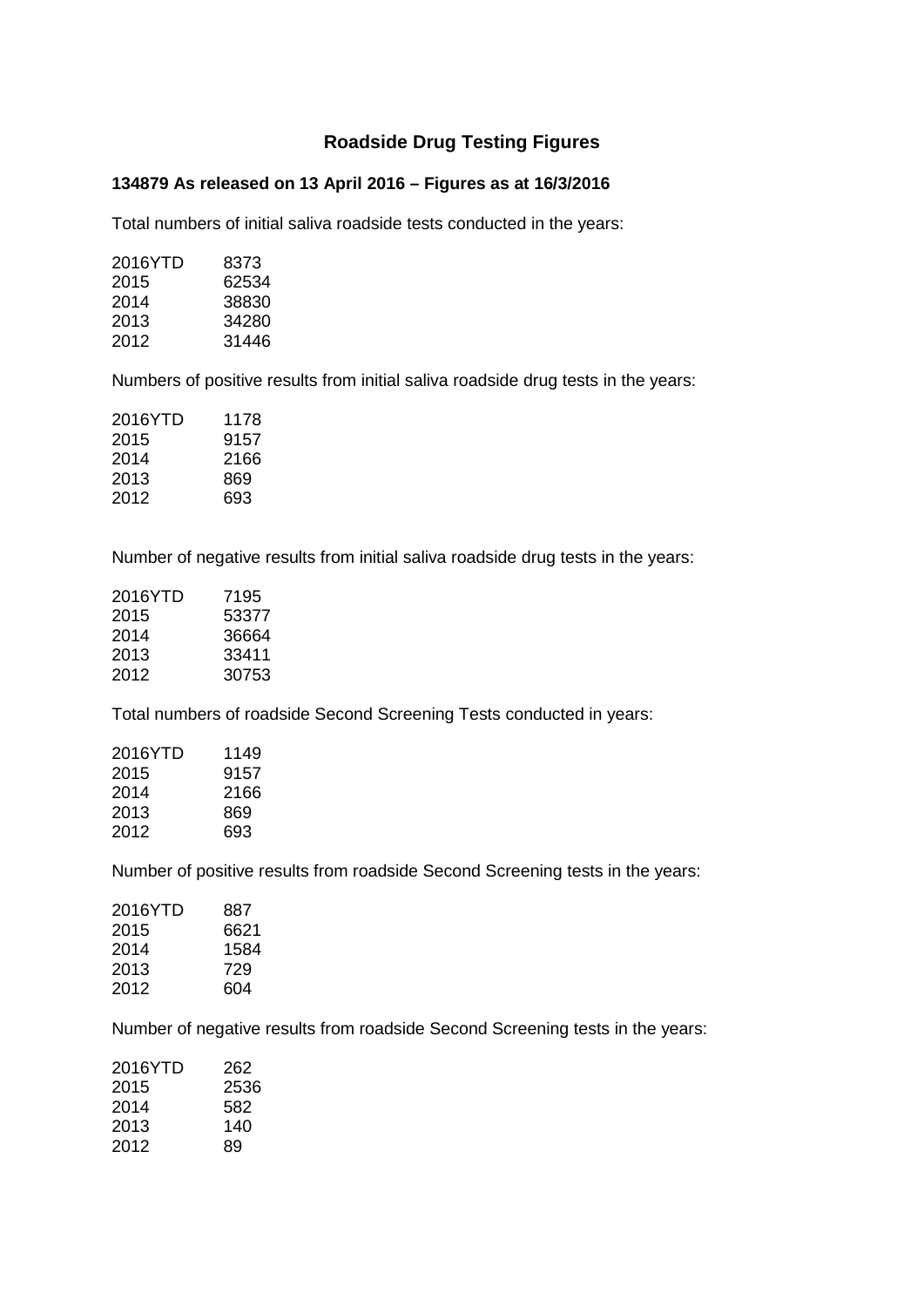## **134879 As released on 16 June 2016 figures as at 3/5/2016**

The cost of a single:

a) Initial saliva roadside drug test

The current price for an initial saliva roadside drug test is \$25.50. This cost relates to the cost for the **device only** and does not include costs related to Police wages for those Police conducting the tests or other consumable utilised such as gloves. This price has ranged from \$29 down to \$25.50 dependent on the number of devices ordered and when they were ordered.

b) Second screening drug test

The current price for a second screening drug test is \$31.00. This cost relates to the cost for the kits used to conduct the second screening test only and does not include costs related to Police wages for those Police conducting the tests, the Drager Device used to analyse the saliva or other consumables utilised such as gloves.

What is the projected number of roadside drug tests in the years:

a) 2016

The target that has been set for the 2015/2016 Financial Year is 76,700 tests

b) 2017

The target that has been set for the 2016/2017 Financial Year is 97,400 tests

c) 2018

No other targets have been set at this stage by NSW Police Force

d) 2019

No other targets have been set at this stage by NSW Police Force